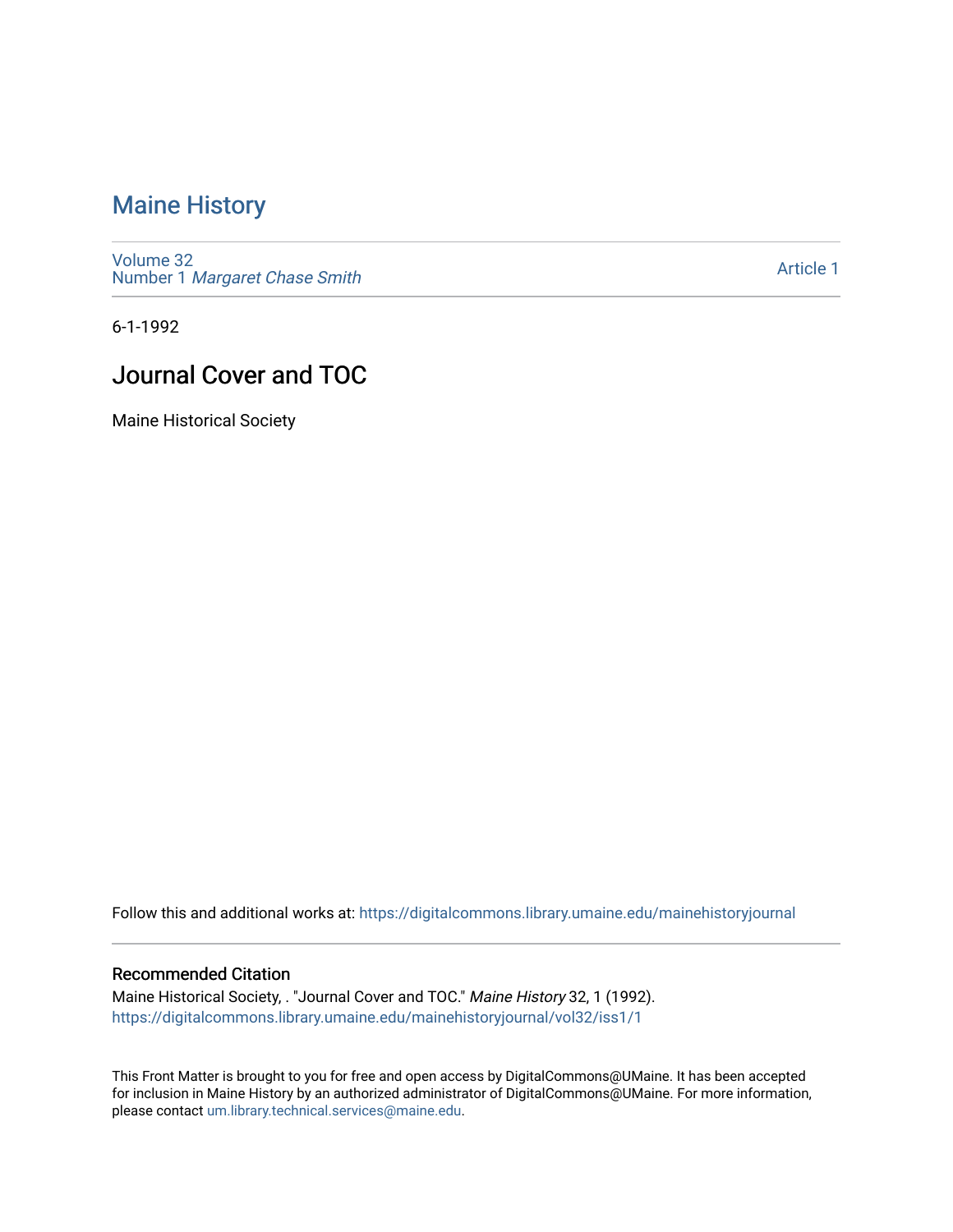



Vol. 32, No. 1

Summer 1992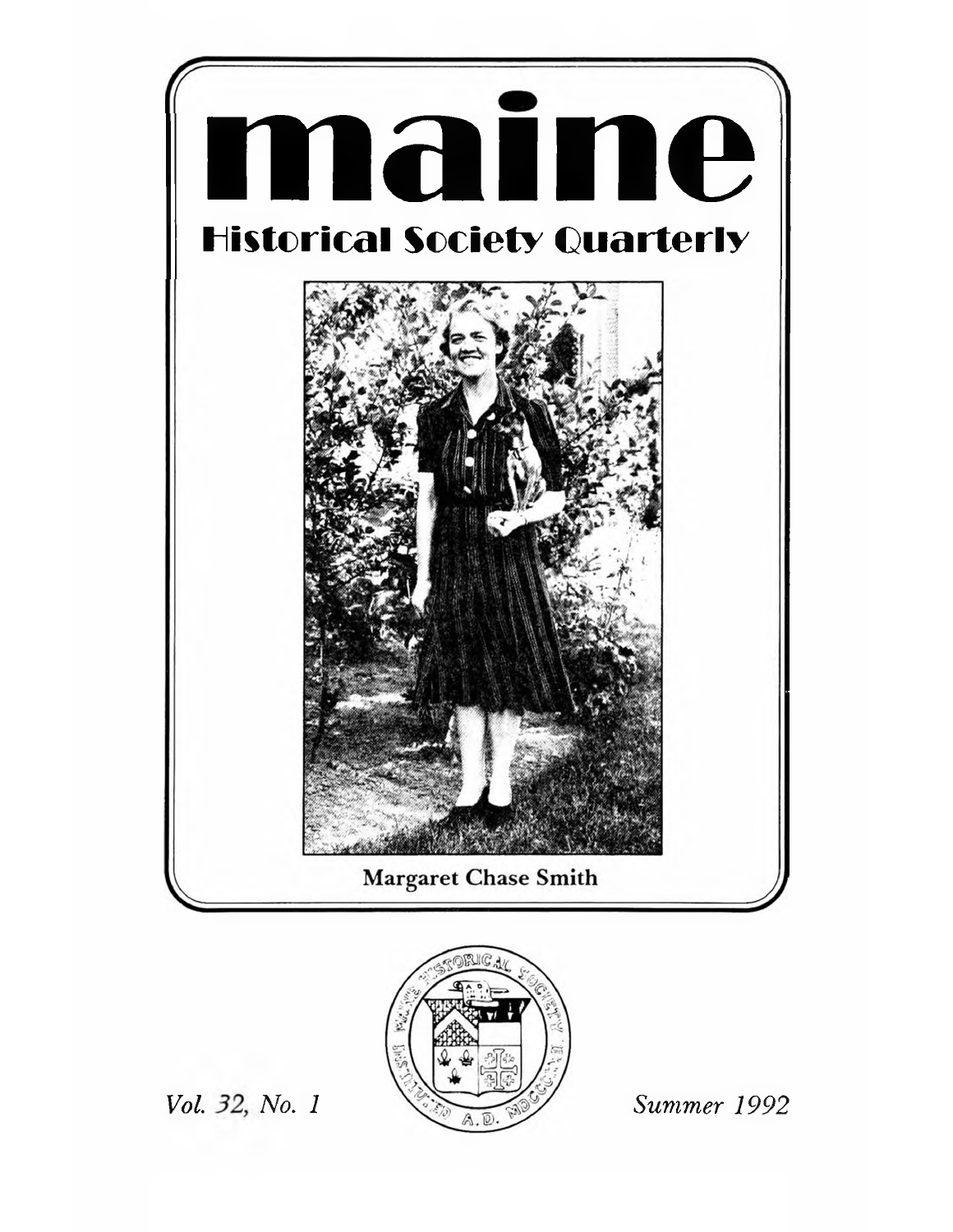Editor **RICHARD W. JUDD** 

#### **EDITORIAL ASSOCIATES**

**GARY ATWOOD ANDREW DEROCHE MATTHEW HATVANY**  **ANDREA HAWKES TODD KNIGHT SARAH WENDELL** 

### **EDITORIAL BOARD**

Chairman **ROBERT H. BABCOCK, UNIVERSITY OF MAINE** 

**EMERSON BAKER YORK INSTITUTE DYER LIBRARY** 

**JOYCE BUTLER BRICK STORE MUSEUM** 

**EDWIN A. CHURCHILL EDWIN A. CHURCHILL<br>MAINE STATE MUSEUM** 

**RICHARD CONDON** UNIVERSITY OF MAINE **AT FARMINGTON** 

**JOSEPH CONFORTI NEW ENGLAND STUDIES** UNIVERSITY OF SOUTHERN MAINE

**JACQUES DOWNS** UNIVERSITY OF NEW ENGLAND

**JOEL EASTMAN** UNIVERSITY OF SOUTHERN MAINE

> **GRETCHEN FAULKNER HUDSON MUSEUM UNIVERSITY OF MAINE**

**GREGORY P. GALLANT MARGARET CHASE SMITH LIBRARY** 

**STEPHEN HORNSBY CANADIAN-AMERICAN CENTER UNIVERSITY OF MAINE** 

**STANLEY R. HOWE, BETHEL HISTORIAL SOCIETY** 

> **ARTHUR M. JOHNSON UNIVERSITY OF MAINE EMERITUS**

> > **JAMES LEAMON BATES COLLEGE**

**SARAH MCMAHON BOWDOIN COLLEGE** 

**HARALD PRINS KANSAS STATE UNIVERSITY** 

> **ALICE R. STEWART UNIVERSITY OF MAINE EMERITUS**

**JAMES B. VICKERY BANGOR** 

**Book Review Editor** 

#### **STANLEY R. HOWE**

(Send book review inquiries to Stanley R. Howe, Director, Bethel Historical Society, Dr. Moses Mason House, Bethel, ME 04217)

The Maine Historical Society Quarterly is published at 170 Stevens Hall, University of Maine at Orono, Orono, Maine 04469, and is received by 2015 members and 135 libraries.

The Maine Historial Society assumes no responsibility for the opinions and interpretations expressed by its contributors.

The articles appearing in the Quarterly are abstracted in Historical Abstracts and America: History and Life, published by the American Bibliographic Center.

> Copyright 1992 by Maine Historical Society ISSN 0163-1152